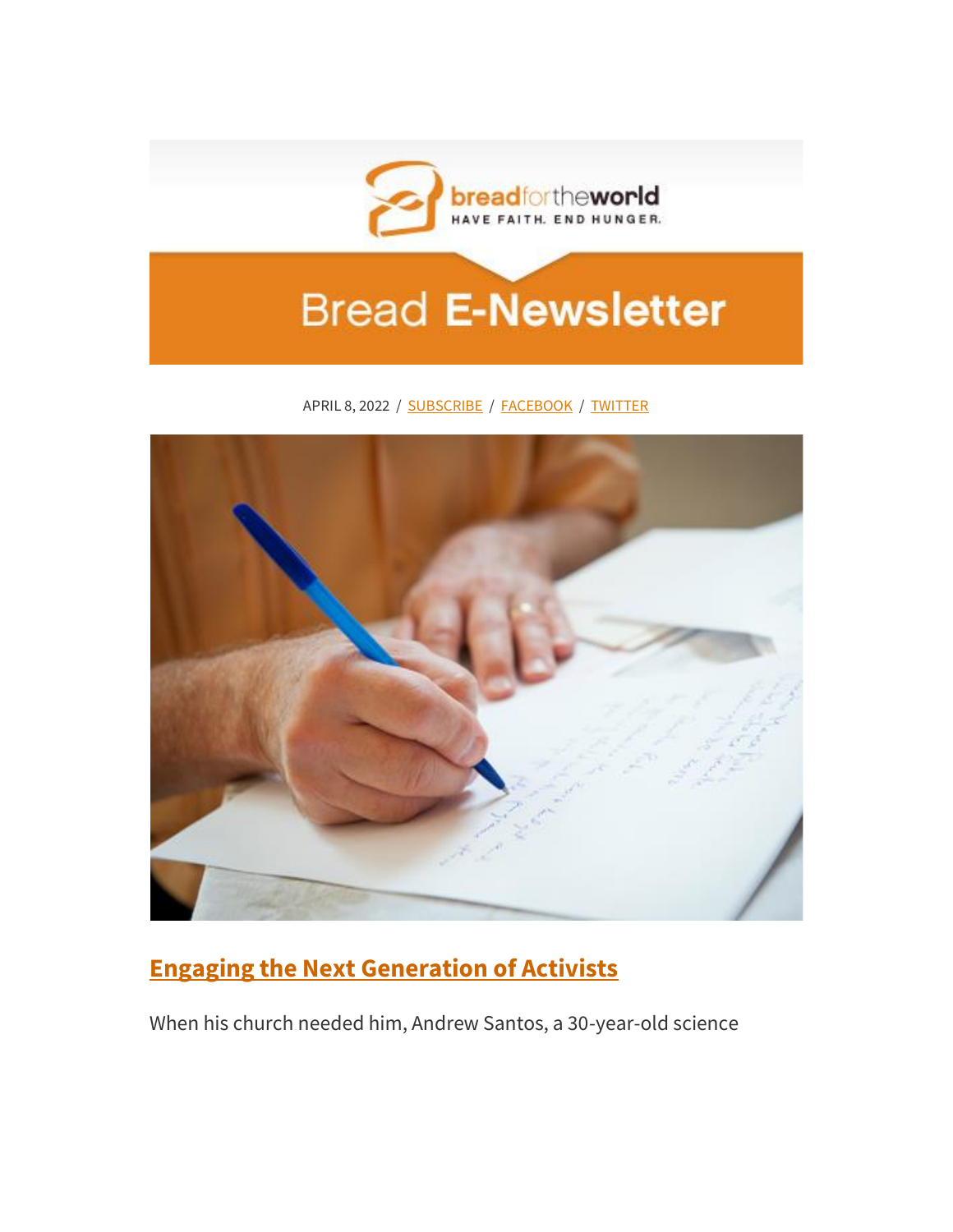researcher from Albuquerque, New Mexico, heeded the call and "jumped in with both feet."



# **[Six New Members Join Bread's Board of Directors](http://act.bread.org/site/R?i=liJVikNgUN7xgzqxZk5XY4PfkSfQwgiCwhlpOREgfh72qlWSE0E6HA)**

The board's work this year is crucial as Bread continues to navigate the next stages of the pandemic, address domestic and global hunger crises, and engage in new and dynamic ways with Congress, the administration, denominations, and churches here and abroad.

# **[2022 Offering of Letters](http://act.bread.org/site/R?i=cMogP6QcFX22wQeqPkhMGc_ZyH0IKoLQyR_wj8YDxv4e37ZYZmiXDw)**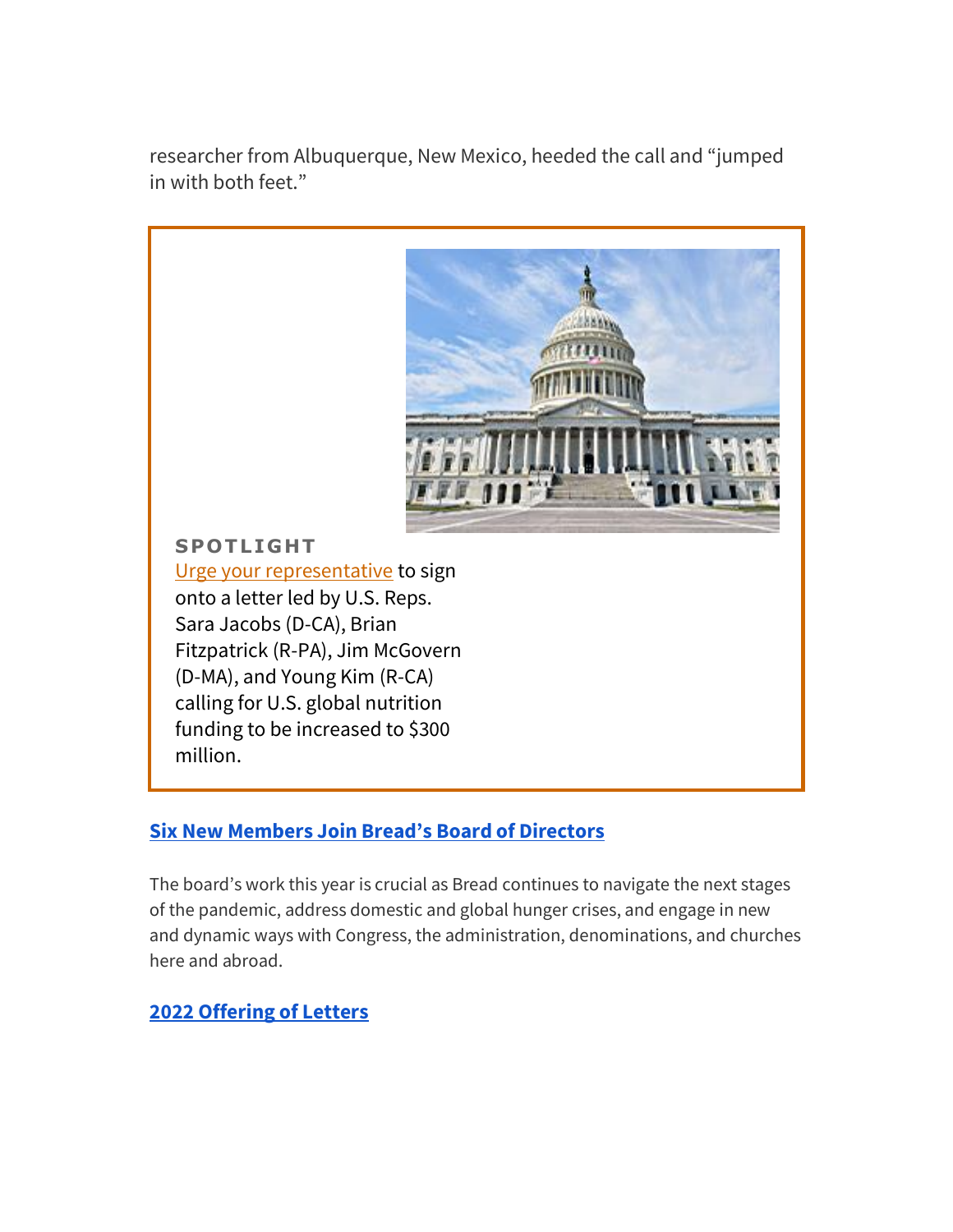This year's Offering of Letters will focus on urging Congress to pass legislation that ensure U.S. children have access to nutritious food, families are able to afford basic necessities, and preventing malnutrition around the world.

### **[Ending Hunger One Op-ed at a Time](http://act.bread.org/site/R?i=XyTUqysbE9IRfQvHwSonB1HUe0FSZkVvtADHxT5bEklrGE1gEWh5Lg)**

Writing an opinion editorial in a local daily newspaper is one of the most impactful ways to bring attention to a cause.

#### **[Make a Special Lenten Gift Today](http://act.bread.org/site/R?i=7riFBjJ3fv8SXkOV5UM9k-VvLu4CpGxqUA19Uaj1DiATDee_6X6-IA)**

During the season of Lent please support our advocacy work together to end hunger and malnutrition, including Bread's urgent efforts to get Congress to increase funding for global nutrition — and speed emergency aid to those threatened with starvation and food insecurity. [Make your gift today!](http://act.bread.org/site/R?i=-jKCwmjXddz4AuX26Ss7tHBGLcTxOzW7G2_q5WlUM-tQoDV1-eBXvg)

**U P C O M I N G E V E N T S**

**SAVE THE DATE!** *The 2022 Advocacy Summit: The Power of Our Voice* will take place on June 6 and 7. Be on the lookout for more details about virtual attendance and signing up!

**BREAD IN THE NEWS** 

Bread for the World president and CEO Rev. Eugene Cho was interviewed for an article by **[Fox News](http://act.bread.org/site/R?i=uiZU3Ftp9KNwcifJhVnPUuzWDI-3Z7BRzppJSBbigBzLBEk5wuNl8Q)** about the war in Ukraine, how it is making the ongoing global hunger crisis worse, and offers three ways we can help.